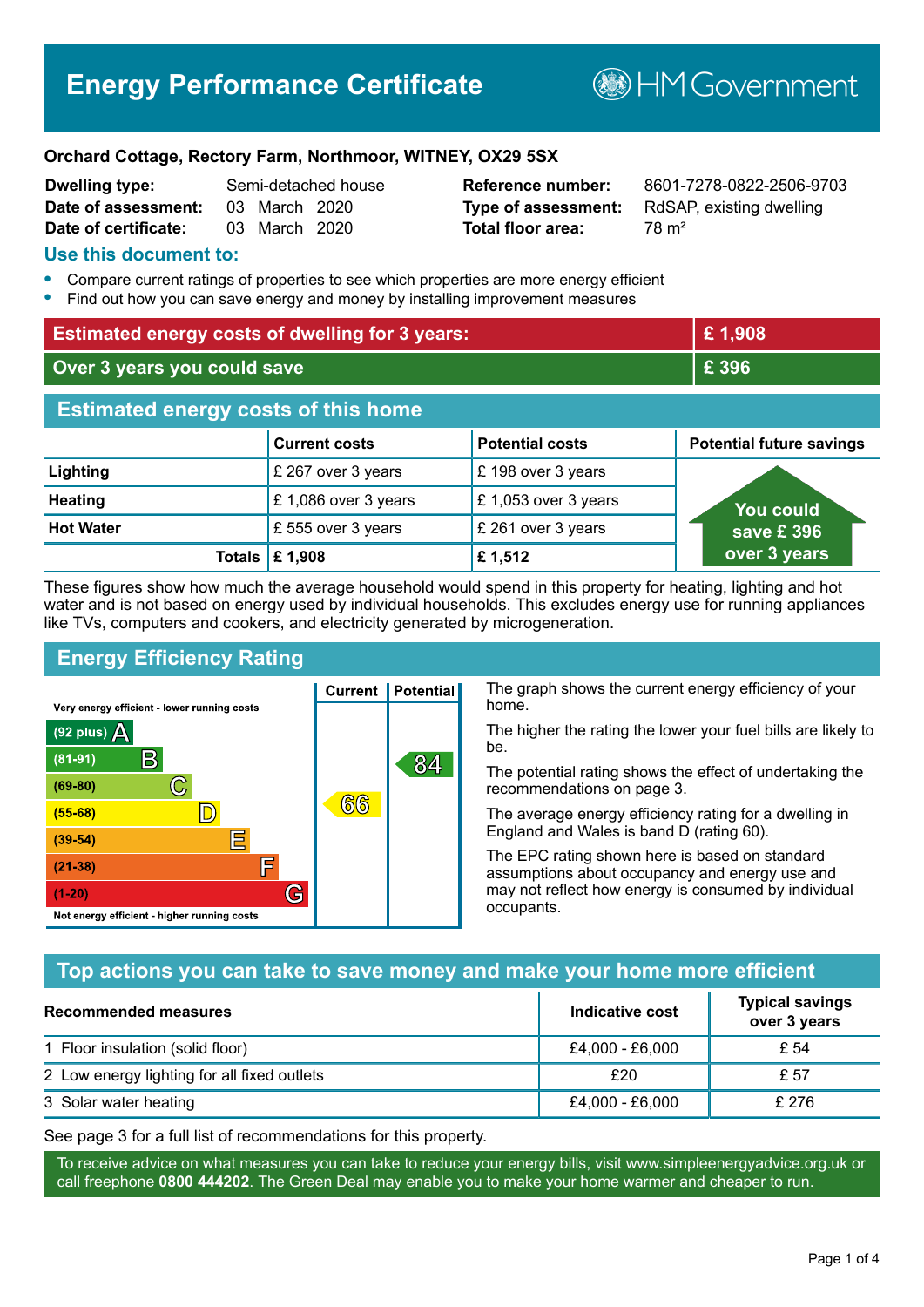Orchard Cottage, Rectory Farm, Northmoor, WITNEY, OX29 5SX 03 March 2020 RRN: 8601-7278-0822-2506-9703

**Energy Performance Certificate**

## **Summary of this home's energy performance related features**

| <b>Element</b>        | <b>Description</b>                          | <b>Energy Efficiency</b> |
|-----------------------|---------------------------------------------|--------------------------|
| Walls                 | Solid brick, as built, insulated (assumed)  | ★★★★☆                    |
|                       | Timber frame, as built, insulated (assumed) | ★★★★☆                    |
| Roof                  | Pitched, insulated (assumed)                | ★★★☆☆                    |
|                       | Roof room(s), insulated                     | ★★★★☆                    |
| Floor                 | Solid, limited insulation (assumed)         |                          |
| <b>Windows</b>        | Fully double glazed                         | ★★★☆☆                    |
| Main heating          | Boiler and radiators, oil                   | ★★★☆☆                    |
| Main heating controls | Programmer, room thermostat and TRVs        | ★★★★☆                    |
| Secondary heating     | Room heaters, wood logs                     |                          |
| Hot water             | From main system, no cylinder thermostat    | ★★☆☆☆                    |
| Lighting              | Low energy lighting in 67% of fixed outlets | ★★★★☆                    |

Current primary energy use per square metre of floor area: 183 kWh/m² per year

The assessment does not take into consideration the physical condition of any element. 'Assumed' means that the insulation could not be inspected and an assumption has been made in the methodology based on age and type of construction.

#### **Low and zero carbon energy sources**

Low and zero carbon energy sources are sources of energy that release either very little or no carbon dioxide into the atmosphere when they are used. Installing these sources may help reduce energy bills as well as cutting carbon. The following low or zero carbon energy sources are provided for this home:

**•** Biomass secondary heating

#### **Your home's heat demand**

For most homes, the vast majority of energy costs derive from heating the home. Where applicable, this table shows the energy that could be saved in this property by insulating the loft and walls, based on typical energy use (shown within brackets as it is a reduction in energy use).

| <b>Heat demand</b>           | <b>Existing dwelling</b> | Impact of loft<br>insulation | <b>Impact of cavity</b><br>wall insulation | Impact of solid<br>wall insulation |
|------------------------------|--------------------------|------------------------------|--------------------------------------------|------------------------------------|
| Space heating (kWh per year) | 5.867                    | N/A                          | N/A                                        | N/A                                |
| Water heating (kWh per year) | 3,278                    |                              |                                            |                                    |

You could receive Renewable Heat Incentive (RHI) payments and help reduce carbon emissions by replacing your existing heating system with one that generates renewable heat, subject to meeting minimum energy efficiency requirements. The estimated energy required for space and water heating will form the basis of the payments. For more information, search for the domestic RHI on the www.gov.uk website.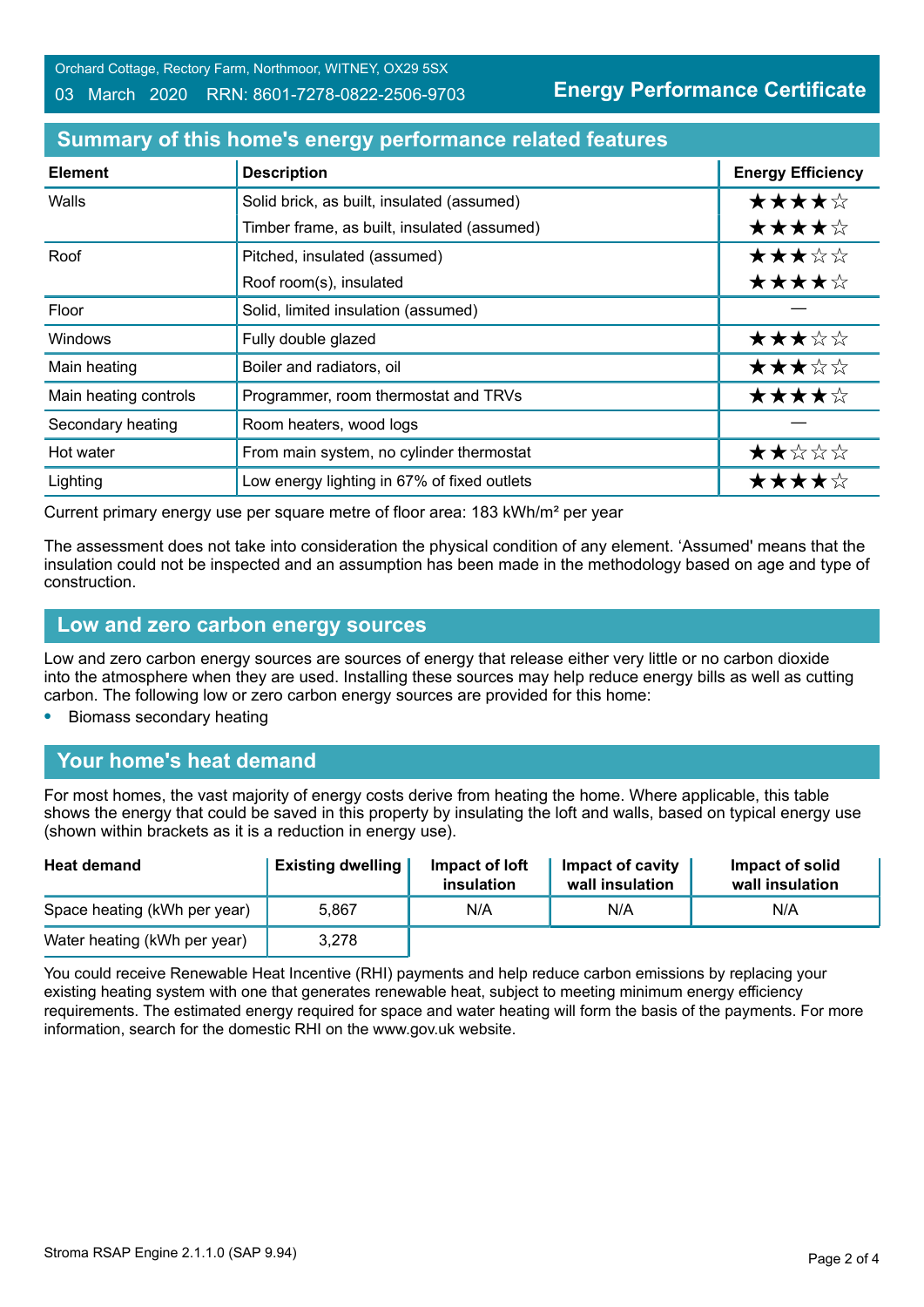#### 03 March 2020 RRN: 8601-7278-0822-2506-9703

#### **Recommendations**

The measures below will improve the energy performance of your dwelling. The performance ratings after improvements listed below are cumulative; that is, they assume the improvements have been installed in the order that they appear in the table. To receive advice on what measures you can take to reduce your energy bills, visit www.simpleenergyadvice.org.uk or call freephone 0800 444202. Before installing measures, you should make sure you have secured the appropriate permissions, where necessary. Such permissions might include permission from your landlord (if you are a tenant) or approval under Building Regulations for certain types of work.

| <b>Recommended measures</b>               | Indicative cost | <b>Typical savings</b><br>per year | <b>Rating after</b><br>improvement |
|-------------------------------------------|-----------------|------------------------------------|------------------------------------|
| Floor insulation (solid floor)            | £4,000 - £6,000 | £ 18                               | D67                                |
| Low energy lighting for all fixed outlets | £20             | £ 19                               | <b>D67</b>                         |
| Solar water heating                       | £4,000 - £6,000 | £92                                | C73                                |
| Solar photovoltaic panels, 2.5 kWp        | £3,500 - £5,500 | £ 342                              | <b>B84</b>                         |

# **Financial Support and the Green Deal**

Green Deal Finance allows you to pay for some of the cost of your improvements in instalments under a Green Deal Plan (note that this is a credit agreement, but with instalments being added to the electricity bill for the property). The availability of a Green Deal Plan will depend upon your financial circumstances. There is a limit to how much Green Deal Finance can be used, which is determined by how much energy the improvements are estimated to **save** for a 'typical household'.

You may also be able to obtain support towards repairs or replacements of heating systems and/or basic insulation measures under the ECO scheme, provided that you are in receipt of qualifying benefits or tax credits. To learn more about this scheme and the rules about eligibility, visit www.simpleenergyadvice.org.uk or call freephone **0800 444202** for England and Wales.